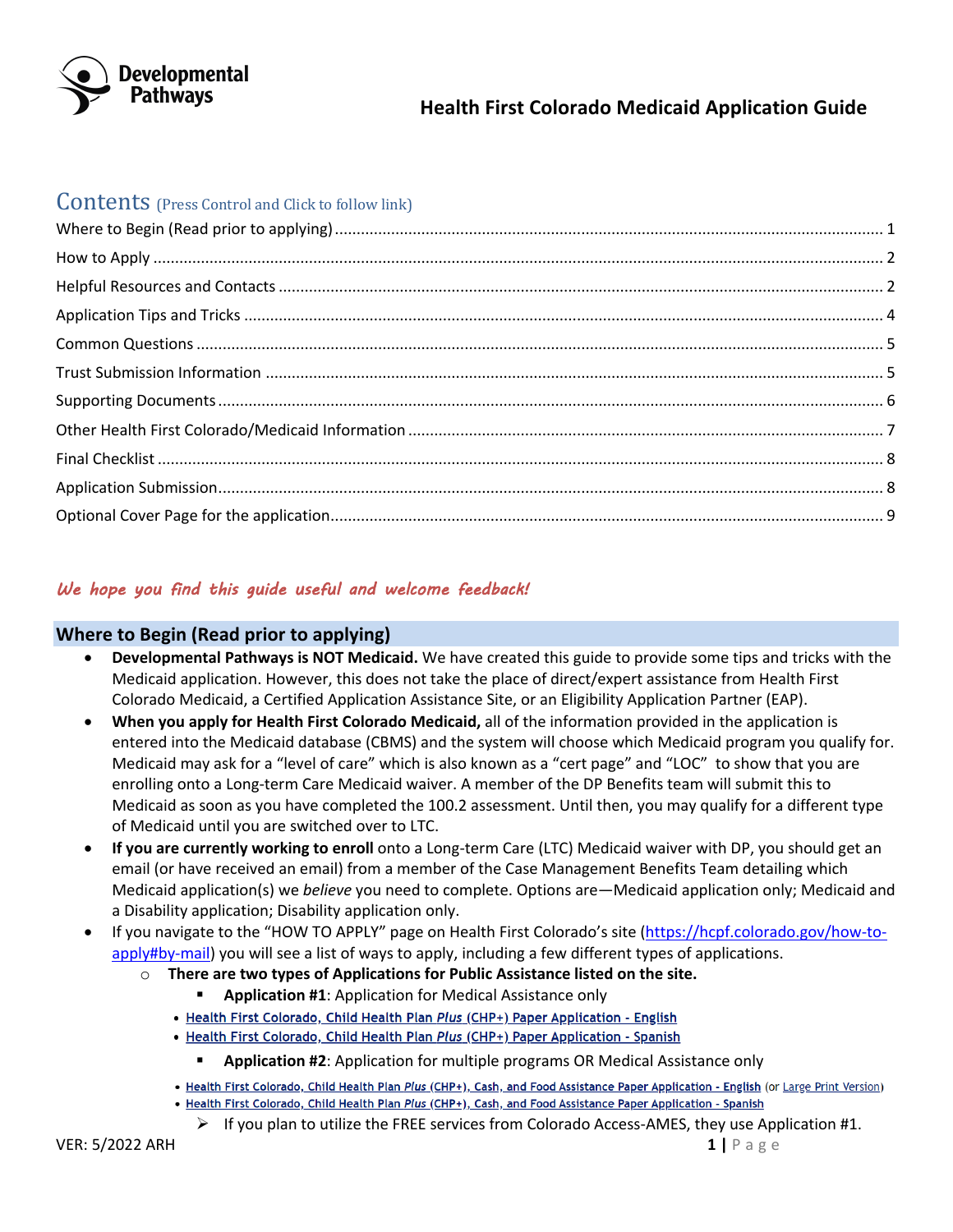

- $\triangleright$  You will need to decide which application best fits your situation, as it is ultimately your decision.
- **You are strongly encouraged to seek FREE assistance from Colorado Access-Access Medical Enrollment Services (AMES).** They can provide free/bilingual one to one support with the application(s) and will process the application(s) as well. **Please note:** AMES is not able to assist if you are applying for more than medical assistance. If you would like to apply for food and/or financial assistance at the same time as you apply for Medicaid, you will need to do so on the Colorado PEAK site or with a County DHS office.
- **The Medicaid Disability Application is also listed on the Health First Colorado Medicaid application page.** This application will be needed if you are hoping to enroll onto a Long-Term Care Medicaid waiver or qualify for Medicaid Buy-in. However, if you are receiving SSI, you won't need this application. It is best to discuss this with a person from AMES or Health First Colorado, so they can properly advise you. **Ask your case manager at DP for a copy of the Disability Appication Guide, if not already provided to you.**

#### **Disability Applications**

If you believe you have a disability, even if you have been denied disability status by the Social Security Administration, please also fill out the Disability Application:

- English Disability Application (or Large Print Version)
- Spanish Disability Application (or Large Print Version)
- $\clubsuit$  If you need to complete both a Medicaid application and a Medicaid Disability application, they CAN be submitted together.

#### **How to Apply**

You can apply in one of three ways:

- Ø **With the assistance of an application assistance site or eligibility application partner (EAP)**, such as Colorado Access-AMES. See the link below to access a full list of application assistance sites and EAPs. You will need to call to schedule an appointment. Bilingual services are provided and services are free.
- Ø **Directly with your local Department of Human Services/Medicaid office.** Submit a completed paper application to your local Department of Human Services via mail, drop-off/hand deliver, or fax. You can also call and complete an application by phone. Bilingual services are provided.
- Ø **Online through Colorado PEAK.** Note: there are limitations to this.
	- $\circ$  You can only complete the Medicaid Application for Public Assistance on PEAK and not the Medicaid Disability application. You will need to submit that separately to your local Department of Human Services.
	- $\circ$  The PEAK site does not evaluate for the Health First Colorado Buy-in Medicaid programs.

#### **Helpful Resources and Contacts**

- Ø **Colorado PEAK:** https://coloradopeak.secure.force.com/
- Ø **Before You Begin** Document from Colorado PEAK: https://coloradopeak.secure.force.com/resource/1435499948000/StaticPdfs\_HomePage/HomePage/BeforeYou Begin.pdf
- Ø **Complete list of local County DHS Offices:** (https://www.colorado.gov/cdhs/contact-your-county **(List of local DHS offices is below)**
- Ø **Application Assistance Site, search menu:** (https://apps.colorado.gov/apps/maps/hcpf.map)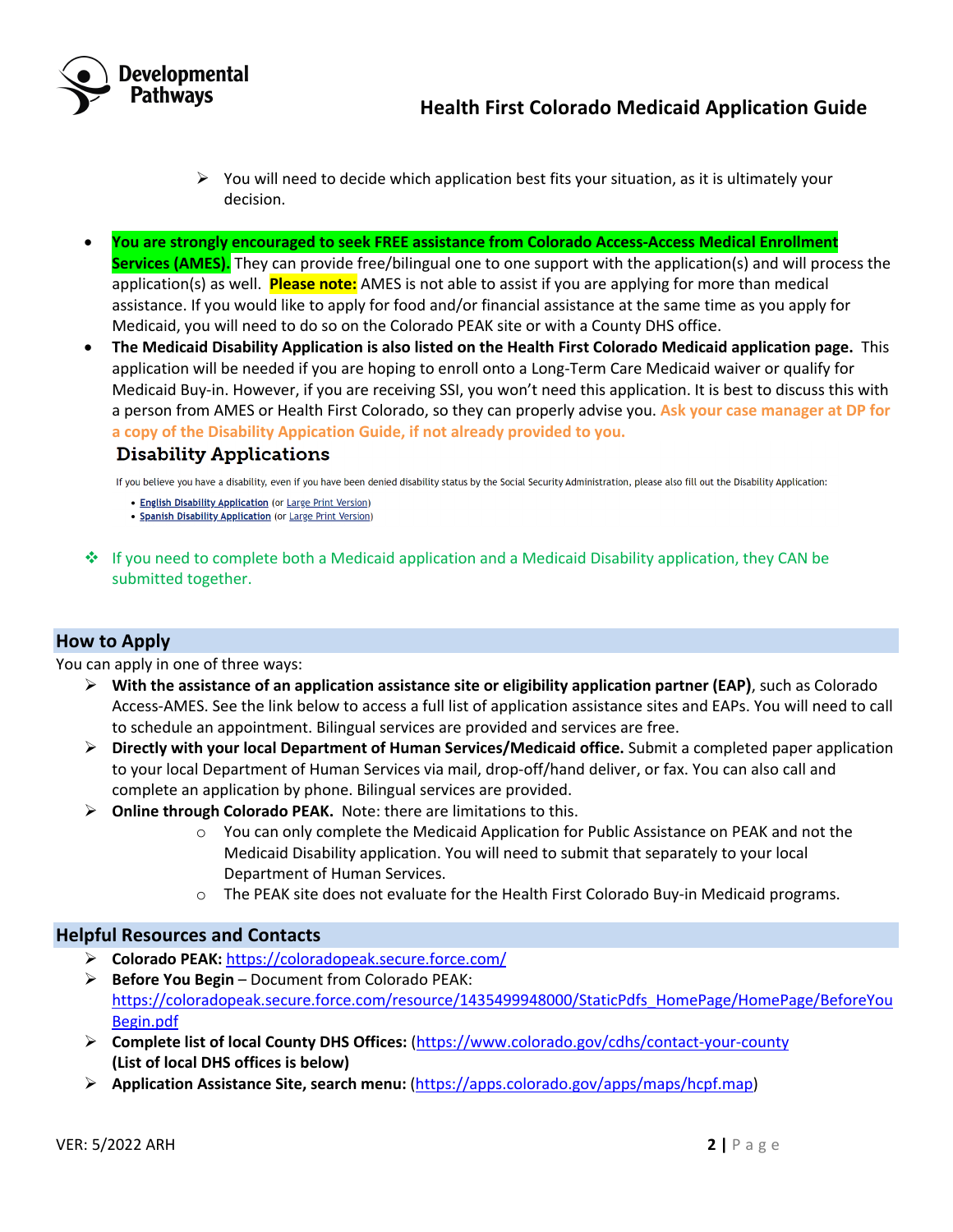

Ø **Colorado Access-Access Medical Enrollment Services (AMES)**: 303-755-4138;

http://www.accessenrollment.org/

- Services are free and are available in both Spanish and English.
- **Call to schedule an appointment.**
- Let them know that you were referred by Developmental Pathways.
- They can best guide you to determine which application to complete and whose information to include on the application.
- Ø **Health First Colorado Medicaid:** 1-800-221-3943; https://www.healthfirstcolorado.com/
- Ø **Applying for and Maintaining Long-Term Care Medicaid (flyer): (English)** https://www.dpcolo.org/wp-content/uploads/2020/08/Applying-For-Maintaining-LTC-Medicaid\_Aug2020.pdf **(Spanish)** https://www.dpcolo.org/wp-content/uploads/2020/10/Applying-For-Maintaining-Long-Term-Care-Medicaid-Spanish.pdf
- Ø **Long-term Services and Supports Programs:** https://www.colorado.gov/pacific/hcpf/long-term-services-andsupports-programs

| <b>Department of Human Services</b>             | <b>Contact Information</b>                                   |
|-------------------------------------------------|--------------------------------------------------------------|
| List of local Counties/Department of Human      | https://www.colorado.gov/pacific/cdhs/contact-your-county    |
| <b>Services</b>                                 |                                                              |
| <b>Adams County</b>                             | Phone: 720-523-2000                                          |
| 11860 Pecos St.                                 | Fax: 720-523-2158                                            |
| Westminster, CO 80234                           | Email: ltcunit@adcogov.org                                   |
|                                                 | Web: http://www.adcogov.org/human-services-center-resources  |
| *Outside drop box                               | Note: This county does not accept documents emailed to them. |
| <b>Arapahoe County (2 locations)</b>            | Phone: 303-636-1170                                          |
| (1) 14980 E Alameda Dr, #007                    | Fax: 303-734-4301                                            |
| Aurora, CO 80012                                | Email: HSCSSCC@arapahoegov.com (PROVIDER USE ONLY)           |
|                                                 | Web: https://www.arapahoegov.com/1906/ArapaSOURCE            |
| (2) 1690 W Littleton Blvd, #123                 |                                                              |
| Littleton, CO 80120                             |                                                              |
| *Both office locations have an outside drop box |                                                              |
| <b>Denver County</b>                            | Phone: 720-944-3666                                          |
| Castro office (primary location): 1200          | Fax: 720-944-3094                                            |
| Federal Blvd, Denver, CO 80204                  | Email: DenverDHS@denvergov.org                               |
| East office: 3815 Steele St, Denver, CO         | Web: www.denvergov.org/humanservices                         |
| 80205                                           | Note: This county does not accept documents faxed to them.   |
| Taylor Office: 4685 Peoria St, Denver,          |                                                              |
| CO 80239                                        |                                                              |
| *Outside drop box at each location              |                                                              |
| <b>Douglas County</b>                           | Phone: 303-688-4825                                          |
| 4400 Castleton Ct.                              | Fax: 877-285-8988                                            |
| Castle Rock, CO 80109                           | Web: https://www.douglas.co.us/                              |
| *Outside drop box                               |                                                              |
| <b>Elbert County</b>                            | Phone: (303) 621-3206                                        |
| 215 Comanche St                                 | Fax: (303) 621-0122                                          |
| Kiowa, CO 80117                                 | Email: elbert.assistance@state.co.us                         |
| *outside drop box                               |                                                              |
| Jefferson County                                | Phone: 303-271-4707                                          |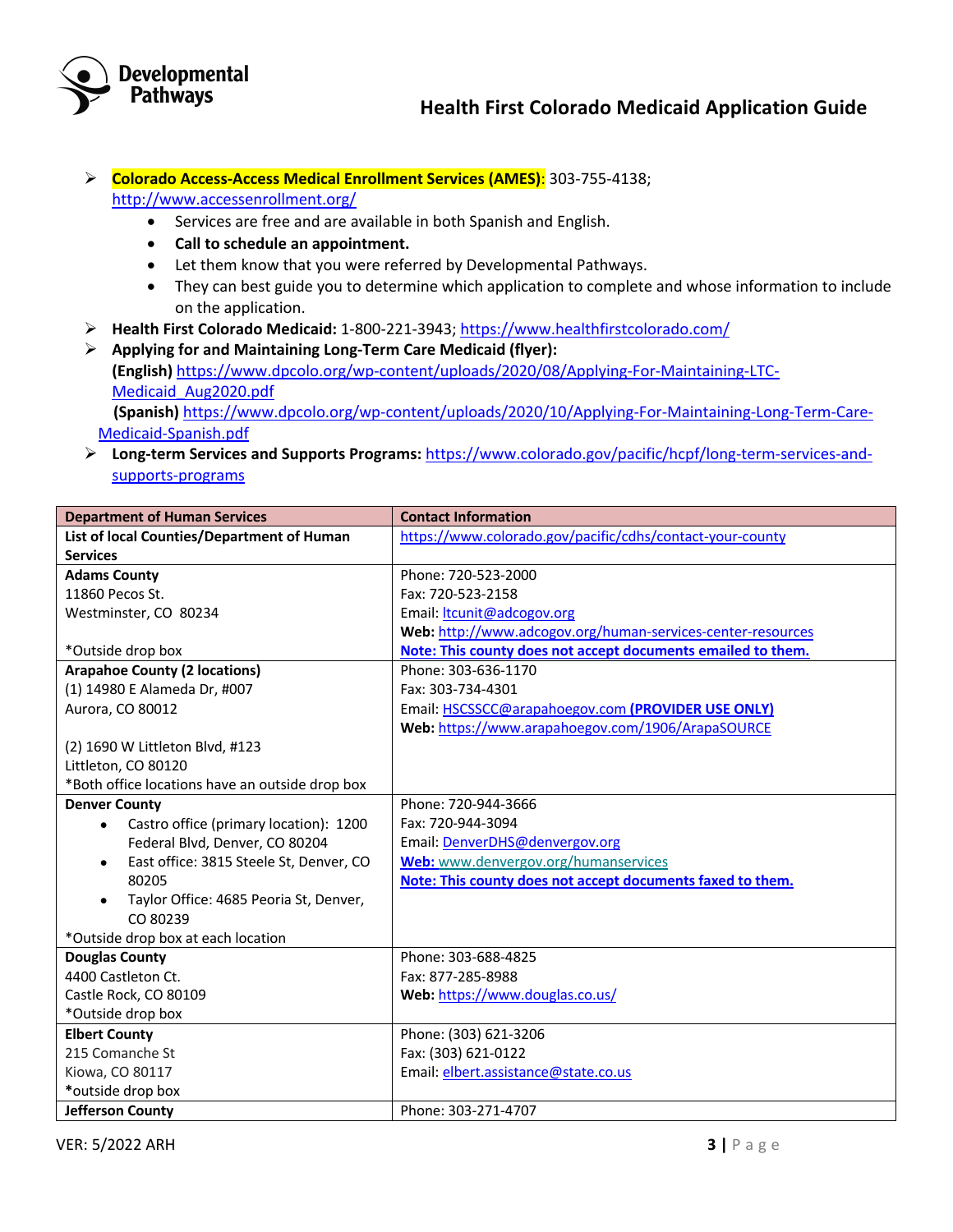

| 900 Jefferson County Pkwy                  | Fax: 303-271-4805                                            |
|--------------------------------------------|--------------------------------------------------------------|
| <b>Human Services Building</b>             |                                                              |
| Golden, CO 80401                           |                                                              |
| *Outside drop box                          |                                                              |
| <b>Colorado Medical Assistance Program</b> | Phone: 1-800-359-1991                                        |
| (CMAP)/Denver Health                       | Fax: 303-602-7639 or 303-893-1780                            |
|                                            | Email: EEMAPClient@dhha.org                                  |
|                                            | Web: https://www.denverhealth.org/patients-visitors/billing- |
|                                            | insurance/enrollment-services                                |
| <b>Connect for Health Colorado (C4H)</b>   | Phone: 855-752-6749                                          |
|                                            | Email: countypartners@c4hco.com                              |
|                                            | Web: https://connectforhealthco.com/                         |

#### **Application Tips and Tricks**

Read through this guide, as well as the information pages accompanying the applications.

 Write a list of all of your questions, so they can be asked at one time. If you are working with AMES or another assistance site, they can answer your questions!

All documents provided should be clear and legible.

Hand-written applications must be written legibly **using blue or black ink.**

Answer every question on the application or write N/A, as appropriate.

 When answering questions on the application specific to the person seeking waiver supports, check YES for these two questions:

Application #1<sup>~</sup><br>20. \*Do you have a medical, physical, mental, or developmental condition that has lasted, or is expected to last, more than 12 months, including blindness?  $\Box$  Yes  $\Box$  No

21. \*Do you have a medical, physical, mental, or developmental condition that causes you to regularly need help with some or all of your self-care activities (such as bathing, dressing, eating, using the bathroom)?



#### **Application #2~**

#### **Disability Details**

| Does anyone in your home have a disability?                                                                            | $\Box$ Yes   | Name:                      |
|------------------------------------------------------------------------------------------------------------------------|--------------|----------------------------|
|                                                                                                                        | $\square$ No |                            |
| If yes, does this person need help with self-care activities (bathing,<br>dressing, eating, using the bathroom, etc.)? |              | $\Box$ Yes No $\Box$       |
| Does anyone have a medical or developmental condition that has                                                         |              | $\Box$ Yes No $\Box$ Name: |
| lasted, or is expected to last more than 12 months?                                                                    |              |                            |

 Sign all places on the application. "Wet signatures" are required. Electronic signatures will NOT be accepted. **If the applicant seeking Medicaid coverage is over 18 and does not have a court appointed legal guardian, then they must sign the application as their own guardian.** 

#### **Be on the lookout for multiple places to sign or initial on the application.**

Financial verifications may be needed. See the Supporting Document section below.

If you work with Colorado-Access-AMES, they will tell you exactly which financial verifications they need.

 **All trusts connected to the person seeking Medicaid waiver supports must be submitted and approved by the State of Colorado (Health Care Policy and Financing-HCPF**) prior to the applicant enrolling onto a Long Term Care (LTC) Medicaid Waiver. See the Trust Submission information below.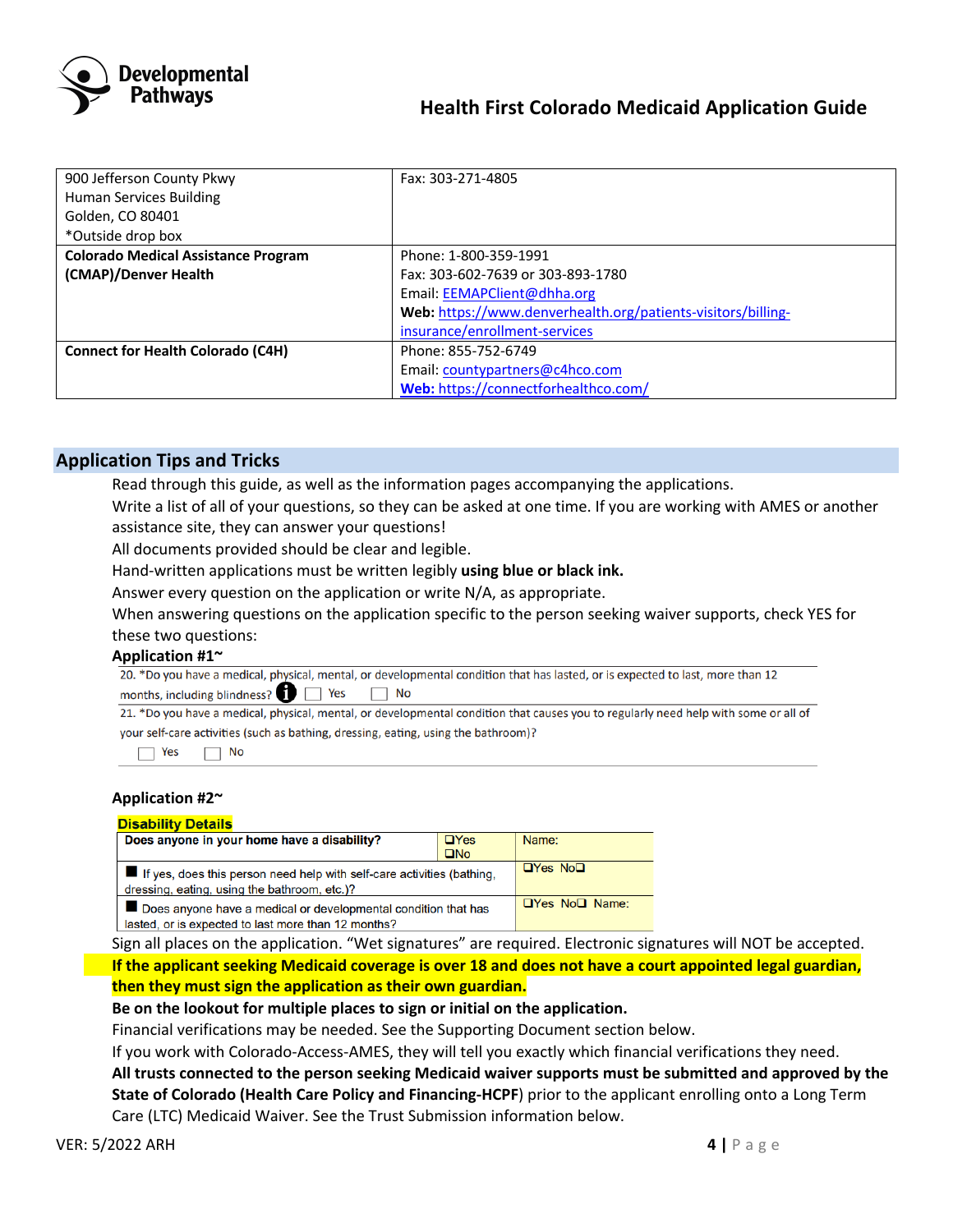

 Keep a copy of all paperwork submitted to Health First Colorado Medicaid and ask for a receipt for any paperwork hand-delivered.

 If the applicant has **other health insurance**, provide a copy of the FRONT and BACK of the health insurance card. Medicaid may be able to **retro-date your coverage back 90 days** from the date of application. If you need that to happen, be sure to indicate it on the application.

 **You will be completing the application for all members of the household.** However, you can indicate which household members are seeking Medicaid.

 **If you are a parent assisting an adult** with the application, you may be required to include and submit financial information about yourself, even if you are not applying for Medicaid. This is determined by whether you declare your adult child as a dependent on your taxes. AMES or your local Medicaid office can tell you what is needed.

 **If you are a parent assisting a child** with the application, you may be required to include and submit financial information about yourself, even if you are not applying for Medicaid. AMES or your local Medicaid office can tell you what is needed.

#### **Common Questions**

- Ø Q: **Can the person seeking Long-term Care Medicaid waiver supports own a home?** A: Yes, owning one home and using it as your primary residence is acceptable to Medicaid and does not count as an asset/resource. However, if you own a home and use it for income purposes, then it does count as an asset/resource.
- Ø Q: **Can a person have both Medicaid, Medicare, and private health insurance?** A: Yes. Medicaid is always the payer of last resort.
- Ø Q: **Private health insurance can be expensive. Can Medicaid help me to pay for it?**  A: Check out the HIBI Program for more information about assistance with private health insurance premiums. The link to their website is under "helpful resources."
- Ø Q: **Can AMES review my applications if that is all I need help with?**  A: Yes, AMES can review the applications and let you know what pieces are missing, if any. They can also process the completed applications for you.
- $\geq$  Q: How/where do I submit the application? A: See the county list on pages 3 and 4.

#### **Trust Submission Information**

#### **→IF YOU DON'T ALREADY HAVE MEDICAID**

**Note:** The attorney who created the trust can submit it on your behalf to both Medicaid and HCPF.

Option 1: Submit the trust to your local Department of Human Services or Medicaid Application Assistance Site, with the completed Health First Colorado Medicaid application. Ask that a copy of the trust be forwarded to HCPF.

Option 2: Submit the trust to your local Department of Human Services or Medicaid Application Assistance Site, with the completed Health First Colorado Medicaid application and submit a copy of the trust to HCPF.

#### **→IF YOU ALREADY HAVE MEDICAID IN PLACE**

**Note:** The attorney who created the trust can submit it on your behalf to both Medicaid and HCPF.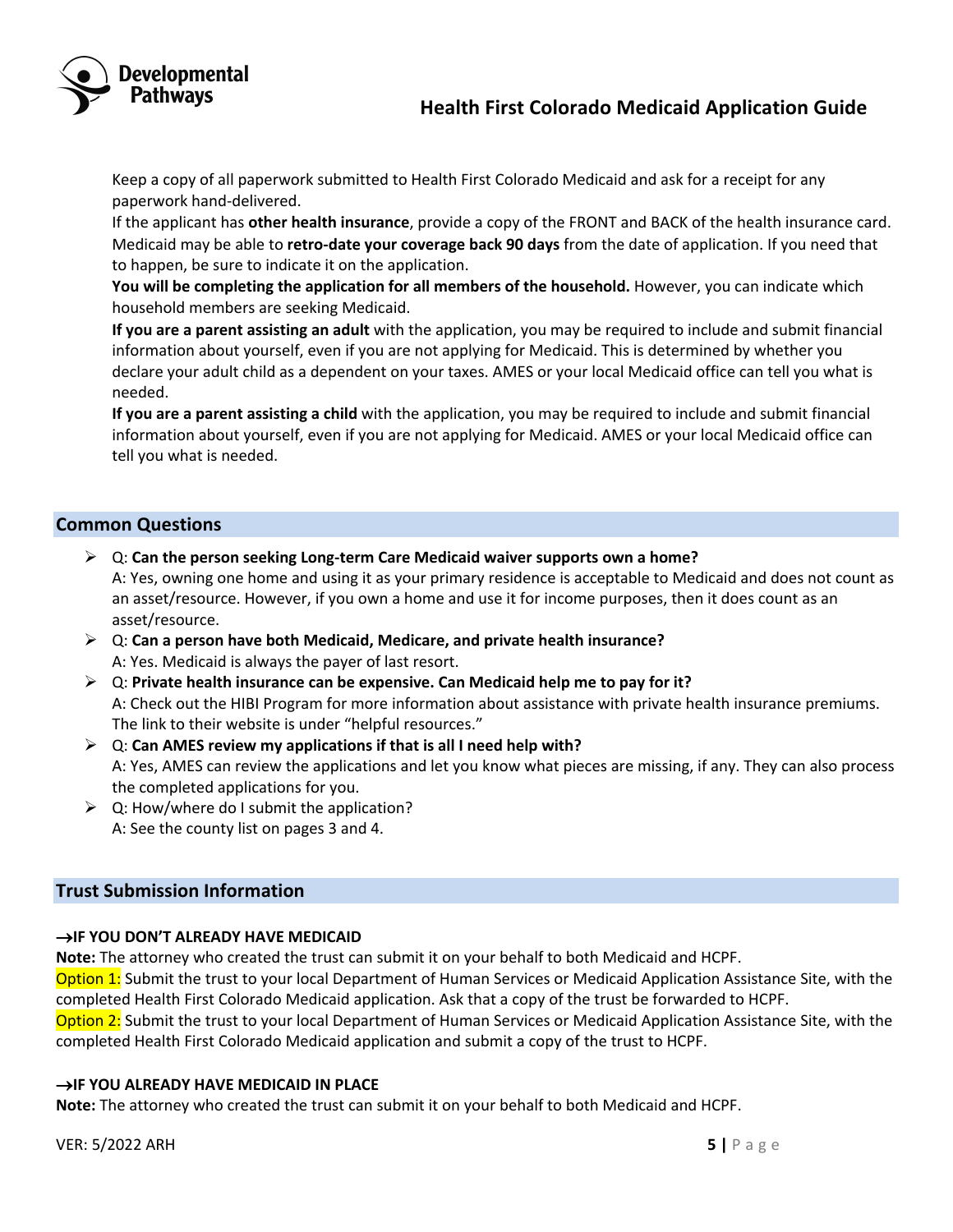

Option 1: You can submit the trust to your local Department of Human Services and HCPF. Option 2: You can submit the trust to your local Department of Human Services and ask that they forward a copy to the trust department at HCPF.

A **cover letter** should include the following information: the individual's full name, contact information, and Medicaid ID (if applicable).

- $\triangleright$  Trusts can be faxed, emailed, mailed, or hand delivered to HCPF.
- $\triangleright$  Trusts can be faxed, mailed, or hand delivered to your local Department of Human Services.
- $\triangleright$  If the individual does not have Medicaid yet, note that you are submitting this trust with the expectation that they will have Medicaid in the future.

If extra support is needed, please contact your case manager at Developmental Pathways.

#### **Medicaid Trust Department with Health Care Policy and Financing (HCPF):**

**Email:** Medicaid.trusts@state.co.us **Fax #**: 303-866-3552 **Address:** HCPF Trust Unit, 1570 Grant Street, Denver, CO 80203

NOTE: We do not have a direct phone number for the trust department at HCPF.

#### **Supporting Documents**

Depending on how and where you apply, you may be asked to provide ID documents, financials, and other verifications. This is a list (not a comprehensive list) of what you may be asked to provide. Copies are generally accepted by Medicaid.

| <b>Document Type</b>                                                                                                                                  | <b>Additional Information</b>                                                                                                                                                                                                                                                                                                                                                                             |
|-------------------------------------------------------------------------------------------------------------------------------------------------------|-----------------------------------------------------------------------------------------------------------------------------------------------------------------------------------------------------------------------------------------------------------------------------------------------------------------------------------------------------------------------------------------------------------|
| <b>Adoption paperwork</b>                                                                                                                             | If applicable                                                                                                                                                                                                                                                                                                                                                                                             |
| <b>Birth Certificate</b>                                                                                                                              | Proof of citizenship or legal residency                                                                                                                                                                                                                                                                                                                                                                   |
| <b>Current Photo ID</b>                                                                                                                               | State issued; valid school ID; passport photo; if under 16, the Affidavit<br>to Establish Identity                                                                                                                                                                                                                                                                                                        |
| <b>Financial Statements</b>                                                                                                                           | Common Examples (not an exhaustive list)<br>Current pay stubs showing gross amount earned (if working).<br>$\bullet$                                                                                                                                                                                                                                                                                      |
| You should be on the look-out for a Verification request<br>from Medicaid, should Medicaid need more financials.                                      | Current checking and/or savings account statements.<br>٠<br>All accounts attached to the individual's name and/or the account<br>$\bullet$<br>SSI/SSDI payments are directly deposited into. Medicaid will need                                                                                                                                                                                           |
| Full statements (all pages) may be needed with nothing<br>crossed out.                                                                                | proof of all open accounts and the current balances, as well as<br>where social security is deposited.                                                                                                                                                                                                                                                                                                    |
| The owner(s) of the account, the current balance,<br>transaction history, and at least the last four digits of the<br>account number must be visible. | Current Direct Express Account statement (as applicable). Some<br>٠<br>people's SSI/SSDI payments are deposited into a Direct Express<br>account. A receipt from an ATM, showing the current balance is<br>acceptable or a printed statement from the online account.<br>Current life insurance policy or burial policy statement showing<br>٠<br>current cash value.<br>Current trust account statement. |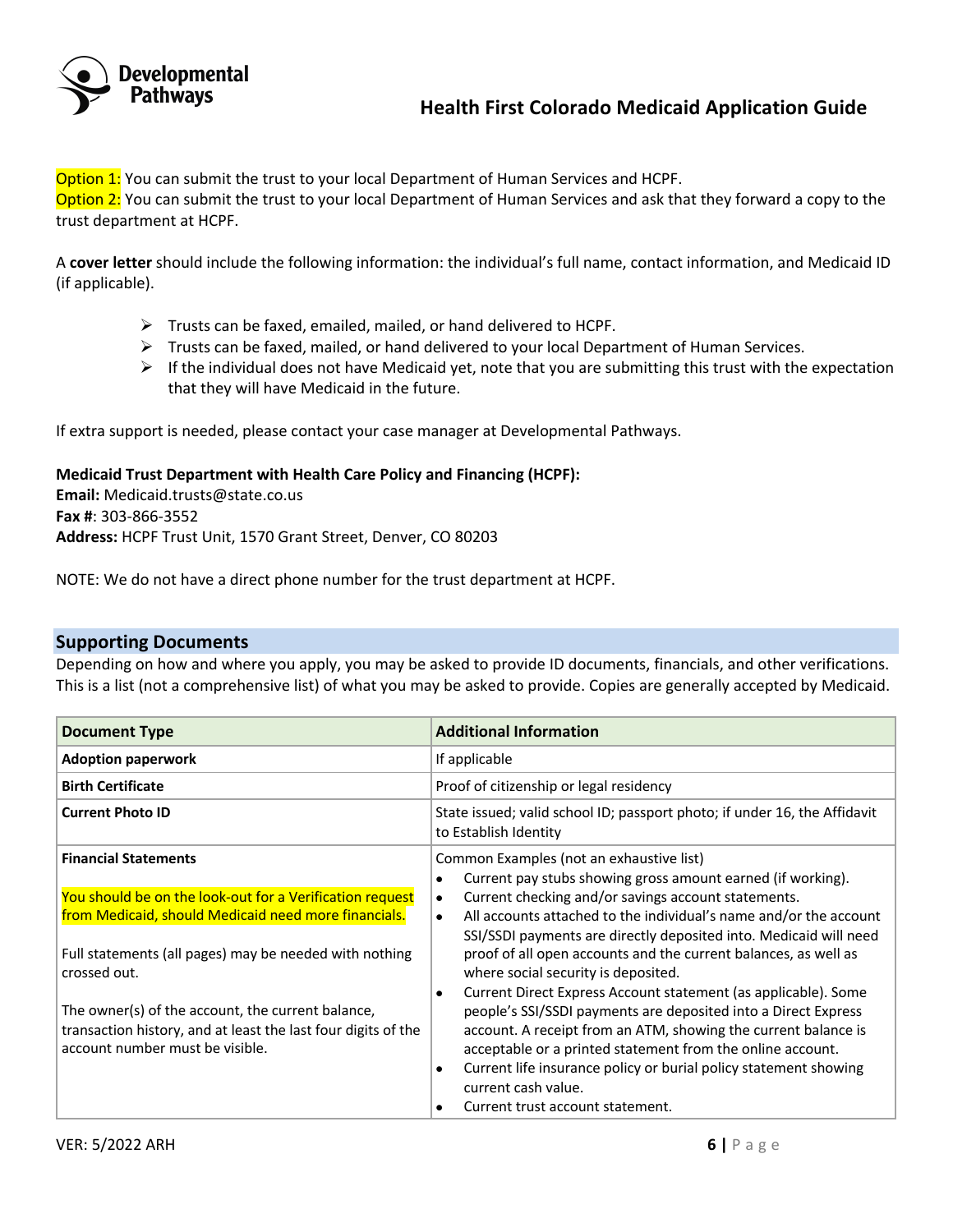

# **Media Proprients**<br> **Health First Colorado Medicaid Application Guide**<br>
Health First Colorado Medicaid Application Guide

|                                          | Current ABLE account statement.<br>Proof of a bank account closure if closed within the last year.<br>Specific accounting of how the money was spent may be<br>requested.                                                                            |  |
|------------------------------------------|------------------------------------------------------------------------------------------------------------------------------------------------------------------------------------------------------------------------------------------------------|--|
| <b>Guardianship Paperwork</b>            | If applicable                                                                                                                                                                                                                                        |  |
| <b>Name Change Paperwork</b>             | If applicable                                                                                                                                                                                                                                        |  |
| <b>Proof of Social Security benefits</b> | If applicable; Award letter for SSI and/or SSDI or bank statement<br>showing direct deposit of funds                                                                                                                                                 |  |
| <b>Private Insurance Card</b>            | If applicable; Including Medicare                                                                                                                                                                                                                    |  |
| <b>Social Security Card</b>              |                                                                                                                                                                                                                                                      |  |
| <b>Trust Approval Letter</b>             | If the individual is attached to a trust in any way, the trust must be<br>٠<br>submitted to the State of Colorado for review.<br>Once reviewed, a letter is sent out to the individual/family<br>٠<br>regarding the approval or denial of the trust. |  |

# **Other Health First Colorado/Medicaid Information**

| <b>Topic</b>                                     | <b>What They Can Help With</b>                                        | <b>Contact Information</b>                             |
|--------------------------------------------------|-----------------------------------------------------------------------|--------------------------------------------------------|
| <b>Health First Colorado</b>                     | • All Medicaid questions                                              | WEB: https://www.colorado.gov/hcpf/contact-hcpf        |
| <b>Customer Service</b>                          | • Prescription/Medical care issues                                    |                                                        |
|                                                  | • Request reimbursement for out-of-                                   | <b>Customer Contact Center:</b>                        |
|                                                  | pocket expenses                                                       | https://www.colorado.gov/hcpf/medicaid-customer-       |
|                                                  |                                                                       | contact-center                                         |
|                                                  |                                                                       |                                                        |
|                                                  |                                                                       | PHONE: 1-800-221-3943<br>TTY: 1-800-659-2656           |
|                                                  |                                                                       | FAX: 303-866-4411                                      |
| <b>Health First Colorado</b>                     | Frequently Asked Questions about                                      | WEB: https://www.colorado.gov/pacific/hcpf/member-faqs |
| <b>FAQ</b>                                       | Medicaid                                                              |                                                        |
| <b>Health First Colorado</b>                     | Videos to help members learn about                                    | WEB: https://www.healthfirstcolorado.com/videos/       |
| <b>Member benefit</b>                            | program benefits.                                                     |                                                        |
| videos                                           |                                                                       |                                                        |
| <b>Health First Colorado</b>                     | A list of all benefits covered under the                              | WEB: https://www.healthfirstcolorado.com/benefits-     |
| <b>State Plan Covered</b>                        | State Medicaid plan.                                                  | services/                                              |
| <b>Services</b>                                  |                                                                       |                                                        |
| <b>Health First Colorado</b>                     | <b>Spanish version:</b>                                               | <b>English version:</b>                                |
| <b>Member handbook</b>                           | https://www.healthfirstcolorado.com/wp-                               | https://www.healthfirstcolorado.com/wp-                |
|                                                  | content/uploads/2020/05/Health-First-                                 | content/uploads/2020/05/Health-First-Colorado-Member-  |
|                                                  | Colorado-Member-Handbook-Spanish.pdf                                  | Handbook.pdf                                           |
|                                                  |                                                                       |                                                        |
|                                                  |                                                                       |                                                        |
| Doctors who                                      | A search engine to find medical                                       | WEB: https://www.colorado.gov/hcpf/find-doctor         |
| participate with<br><b>Health First Colorado</b> | professionals who participate with Health<br>First Colorado Medicaid. |                                                        |
|                                                  |                                                                       |                                                        |
| <b>The Colorado Health</b>                       | • This program is not to be confused with                             | WEB: http://www.mycohibi.com/                          |
| <b>Insurance Buy-In</b>                          | Health First Colorado Buy-in program.                                 |                                                        |
| Program (HIBI)                                   | • A premium assistance program for                                    | EMAIL: CustomerService@MyCOHIBI.com                    |
|                                                  | Medicaid recipients.                                                  |                                                        |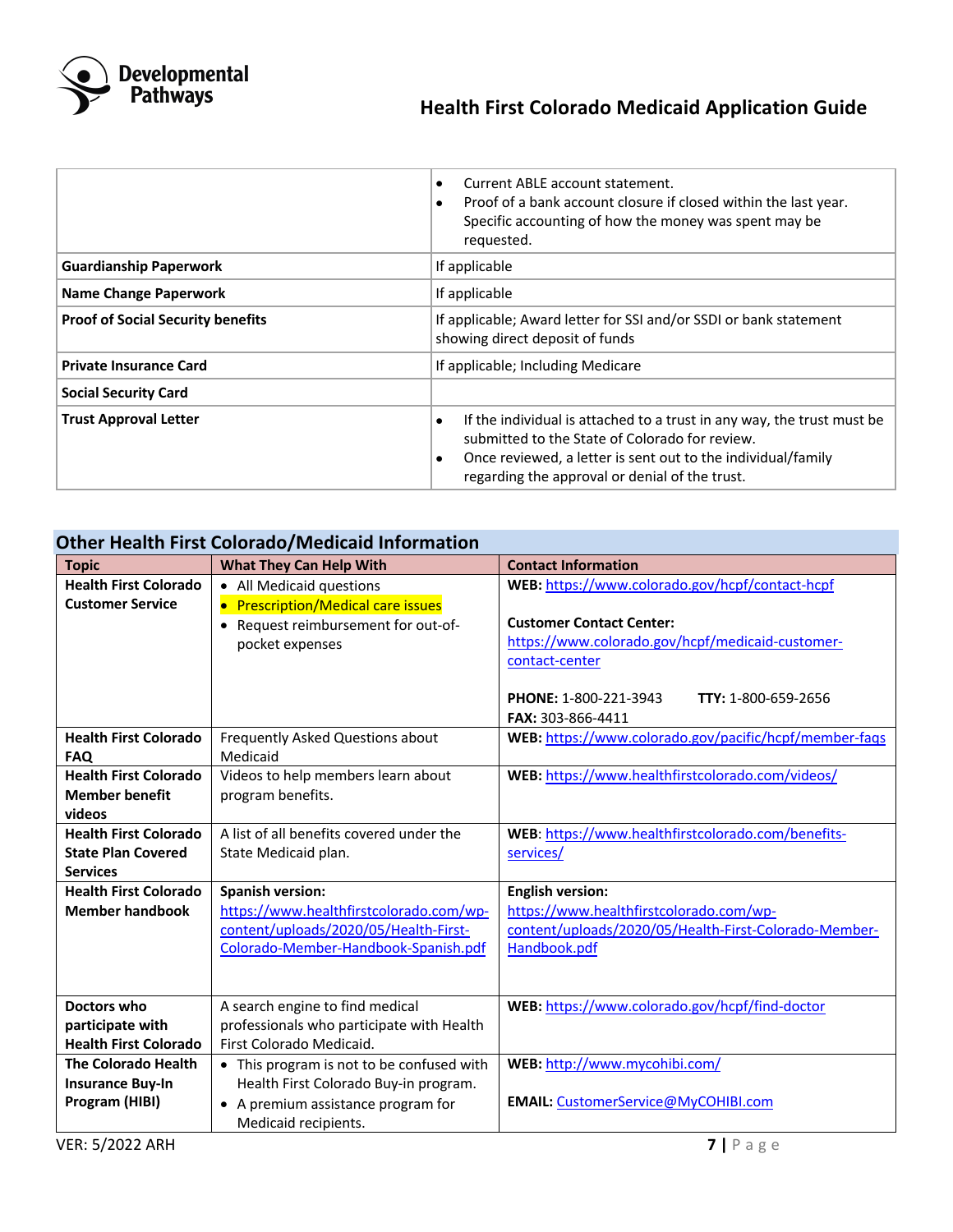

|                              | • Monthly payments are given to<br>individuals for all or a portion of the<br>cost of their commercial health<br>insurance premiums, and in some<br>cases, also reimburses for deductibles,<br>coinsurance, and co-pays. | PHONE: (855) MyCOHIBI or (855) 692-6442                                                           |
|------------------------------|--------------------------------------------------------------------------------------------------------------------------------------------------------------------------------------------------------------------------|---------------------------------------------------------------------------------------------------|
| <b>Colorado PEAK</b>         | • Apply for benefits                                                                                                                                                                                                     | WEB: https://coloradopeak.secure.force.com/                                                       |
| Website                      | • Check application status                                                                                                                                                                                               |                                                                                                   |
|                              | • Get a copy of a Medicaid card                                                                                                                                                                                          | Free Health mobile app information*:                                                              |
|                              | • Check status of Medicaid benefits                                                                                                                                                                                      | https://www.colorado.gov/hcpf/peakhealth<br>*Download the PEAKHealth mobile app to find a doctor, |
|                              | • Update Medicaid with changes (such as                                                                                                                                                                                  | get your Health First Colorado card, and more - right from                                        |
|                              | address)<br>• Receive a copy of the yearly                                                                                                                                                                               | your phone!                                                                                       |
|                              | redetermination documents                                                                                                                                                                                                |                                                                                                   |
|                              | • Submit redetermination documents                                                                                                                                                                                       |                                                                                                   |
| Supplemental                 | The Supplemental Nutrition Assistance                                                                                                                                                                                    | WEB: https://colorado.gov/pacific/cdhs/supplemental-                                              |
| <b>Nutrition Assistance</b>  | Program (SNAP) is a Food Assistance                                                                                                                                                                                      | nutrition-assistance-program-snap                                                                 |
| Program (SNAP)               | program in Colorado, SNAP provides food                                                                                                                                                                                  |                                                                                                   |
|                              | assistance benefits as part of a federal                                                                                                                                                                                 |                                                                                                   |
|                              | nutrition program to help low-income                                                                                                                                                                                     |                                                                                                   |
| <b>Health First Colorado</b> | households purchase food.                                                                                                                                                                                                |                                                                                                   |
| <b>Enrollment</b>            | • As a member of Health First Colorado<br>(Colorado's Medicaid Program), you can                                                                                                                                         | WEB: https://www.colorado.gov/pacific/hcpf/choose-plan                                            |
|                              | choose how you get your health care.                                                                                                                                                                                     | PHONE: 303-839-2120 or 1-888-367-6557                                                             |
|                              | • Health First Colorado Enrollment is not                                                                                                                                                                                | TTY: 1-888-876-8864                                                                               |
|                              | a resource for information on Medicaid                                                                                                                                                                                   |                                                                                                   |
|                              | benefits or to find out if you qualify for                                                                                                                                                                               |                                                                                                   |
|                              | Medicaid or Child Health Plan Plus                                                                                                                                                                                       |                                                                                                   |
|                              | (CHP+).                                                                                                                                                                                                                  |                                                                                                   |

**\*Please inform us if any of the above links are broken.**

## **Final Checklist**

# YOU MADE IT! CONGRATULATIONS!

☐ We suggest you re-read the Tips and Tricks section, just to be sure you got everything!

 $\Box$  Did you answer every question or write n/a if not applicable?

 $\Box$  Are the application pages in order and all pages are included?

 $\Box$  Did you write legibly and use blue or black ink?

 $\Box$  Did you sign and initial all places of the application using blue or black ink?

 $\Box$  Did you make a copy of everything, to keep for your records?

 $\Box$  Do you have copies of the necessary supporting documents to submit with the application?

#### **Application Submission**

Submit to Health First Colorado in one of the following ways:

Ø Directly to your local Department of Human Services/Medicaid office (fax; mail; hand deliver).